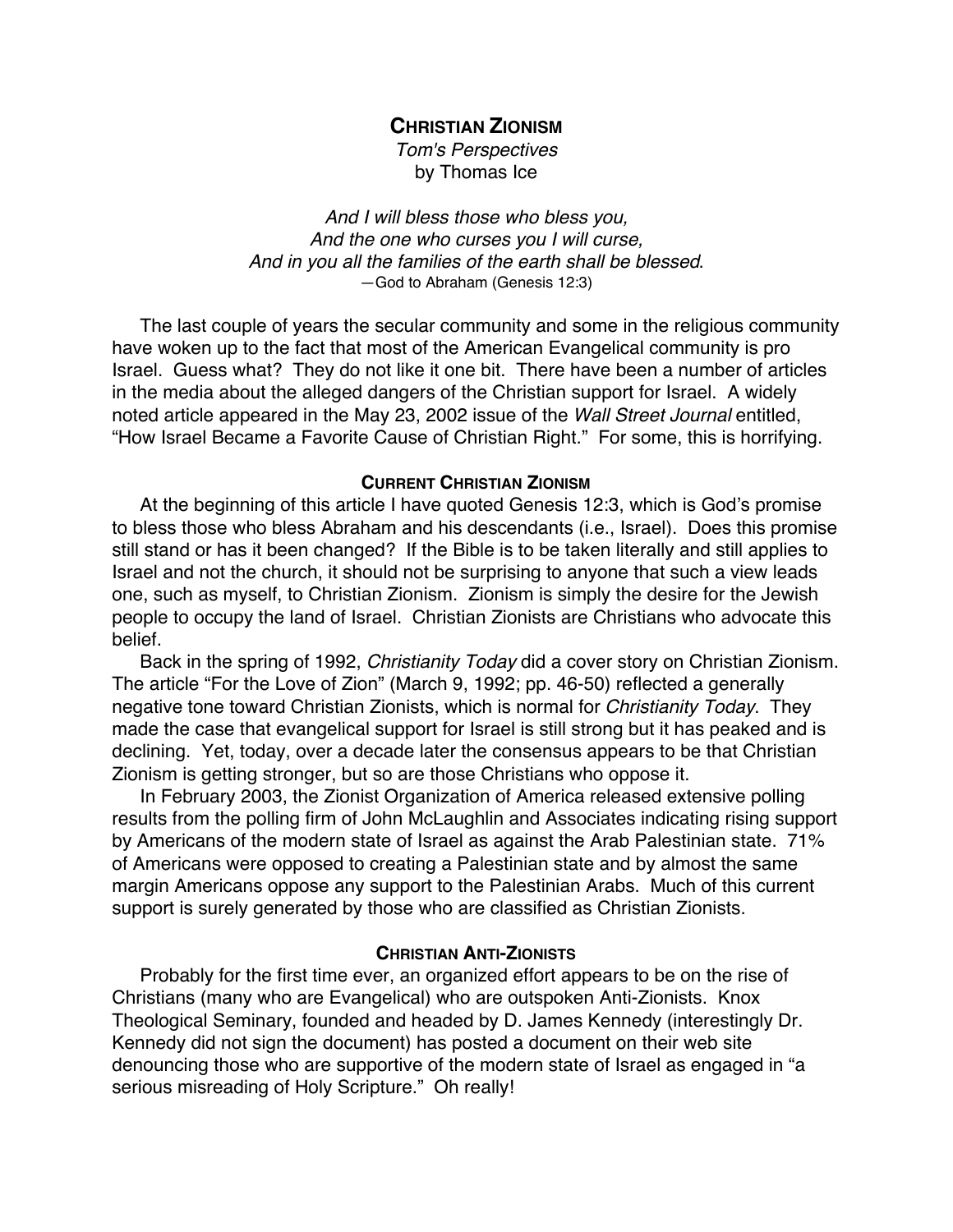Stephen Sizer is writing a major new book against Christian Zionism. I guess we have gotten so bad that they believe one is necessary. It will be called Christian Zionism: Fueling the Arab-Israeli Conflict, due out in December 2003 from Intervarsity Press. Colin Chapman has written what amounts to an anti-Zionist book in Whose Promised Land? The Continuing Crisis Over Israel and Palestine, Baker, 2002. He attempts throughout his work to refute the biblical teaching about ethnic Israel's right to the land of Israel.

Gary DeMar has for many years exhibited his anti-Zionism in the many incarnations of Last Days Madness (American Vision, 1999). pp. 407-23. In an appendix entitled "'Anti-Semitism' and Eschatology," DeMar quotes from Assembly of God premillennialist, Dwight Wilson's Armageddon Now!, (Baker, 1977) saying that premillennialism fostered anti-Semitism during the Holocaust. Both Wilson and DeMar have made a statement that is ridiculous and cannot be supported from the facts of history. DeMar says, "Wilson maintains that it was the premillennial view of a predicted Jewish persecution prior to the Second Coming that led to a 'hands off' policy when it came to speaking out against virulent 'anti-Semitism.'"1

Wilson and subsequently DeMar's interpretation of the premillennial record on this matter is simply wrong. Instead, historian David Rausch is correct when he declared:

This theory of "Fundamentalist anti-Semitism" is not only biased—it is totally inaccurate. Fundamentalist Protestants are not historically anti-Semitic, nor are they anti-Semitic at the present time. In fact, Fundamentalism is itself a religious movement which grew out of a millennialism which was Zionist. Fundamentalists are ardent supporters of Israel and the Jewish heritage.<sup>2</sup>

## **Convoluted Calvinism**

Calvinist DeMar must be desperate in his attempt to label dispensational premillennialists as anti-Semitic, that he would adopt and advocate Wilson's Arminian logic in relationship to the sovereign decrees of God. Wilson's interpretation that the premillennial belief in the certainty of the fulfillment of prophetic decrees from the Bible leads to fatalistic inactivity by its adherents is not only factually wrong, but would be rejected by DeMar as theologically wrong if he had applied his Calvinism to all issues involving the sovereignty of God and human responsibility.

DeMar does not believe, nor do I, that because God has decreed who will be saved and who will remain lost that the believer's response should be fatalistic inactivity in regards to evangelism or any decreed fact of history. History shows that Calvinists have led the way in evangelistic concern and activity. History also shows that premillennialists have led the way in their support for the Jewish people and Israel, and have led Christian opposition to anti-Semitism, just as they are doing at the present time. If this were not the case then there would not be all the press about our love and support for Israel.

## **Hands Off**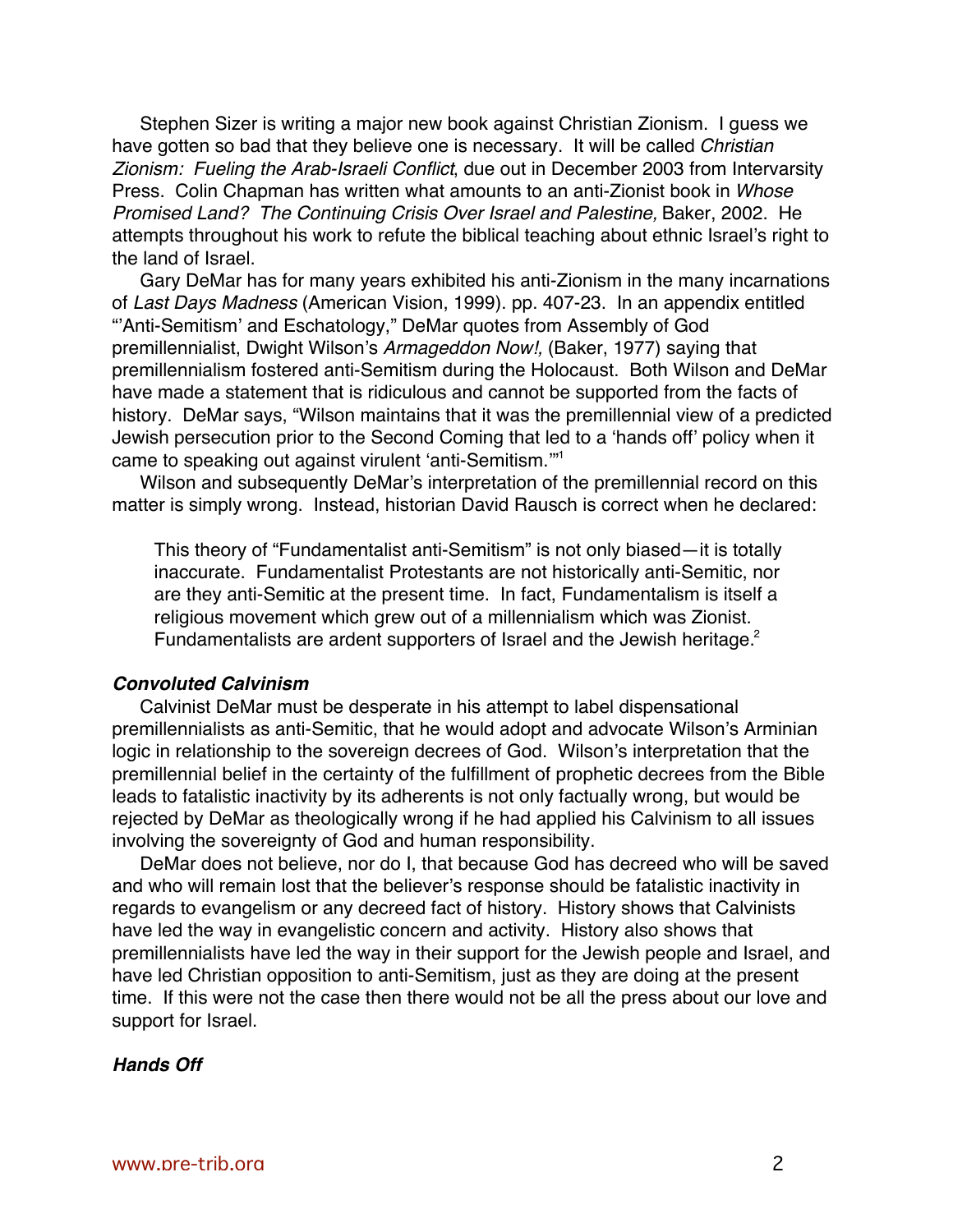Wilson, $^3$  and therefore DeMar<sup>4</sup>, made a number of mistakes in their characterization of premillennialists in regards to anti-Semitism. Wilson quotes a poem written by a premillennialist entitled "Hands Off" relating to anti-Semitism. The poem is saying that those who have persecuted the Jews would be better off keeping their hands off of God's people because God will judge them for their sin. Wilson characterizes the poem as if the author was advocating a hands-off policy of Christians toward helping the downtrodden Jew. The actual viewpoint of the poem was telling people like Hitler to keep their hands off the Jews, not for Christians to be apathetic towards persecution in Europe.

#### **Hands On**

Contrary to the Wilson/DeMar viewpoint, Rausch argues that premillennialists were involved in fighting anti-Semitism and did not sit back and do nothing. Rausch cites example after example of American and European premillennialists warning against anti-Semitism in Europe (especially in Germany and Russia) during the many Prophetic Conferences convened between 1878 and 1918.<sup>5</sup> Rausch notes that American dispensationalist, Arno Gaebelein, a German immigrant, "castigated Gentile Christendom in his lectures and writings for its attacks on the Jew."6 In 1895, Gaebelein, upon returning to the US from a trip to Germany, sadly stated, It is only too true that Protestant Germany is Jew-hating, and we fear, from what we have seen and heard, that sooner or later there will come another disgraceful outbreak.<sup>7</sup>

The fact of the matter is that there were not too many premillennialists in Hitler's Germany since most of Christianity in Germany at that time was of a liberal variety. In my entire life thus far I have never met or heard of a liberal who was premillennial. Much of the Christian resistance to Hitler came from those who also hid Jews and they were often premillennial. Joop Westerville, a leader in the underground was a Plymouth Brethren and has a prominent place in the Israeli memorial to the "Righteous of the Nations." Corrie Ten Boom's family were premillennial and are synonymous in the minds of American evangelicals with activism on behalf of the Jews in WW II. Rausch has noted, "Contrary to popular opinion, this prophetic viewpoint (premillennialism) combated anti-Semitism and sought to reinstate the biblical promises that God had made to the Jewish people through Abraham—biblical promises that postmillennial Christendom had determined were null and void."8

#### **Further Wilson Confusion**

Wilson says that premillennialists like Gaebelein "seemed to provide legitimacy for the Nazi attitude"<sup>9</sup> because, on a few points, they were critical of some Jewish activities and because they did not believe that the anti-Semitic document The Protocols of the Elders of Zion was a forgery. Wilson portrays premillennialists as if belief that the Protocols were not forged was belief that they were true. Premillennialists like Gaebelein thoroughly disagreed with the anti-Semitic agenda of the Protocols, but Wilson does not bring this out. Premillennial criticism could not in any way be interpreted as anti-Semitic attitudes. Rausch, contra Wilson, has observed: "It was premillennial eschatology that led the early Fundamentalist to have a high view of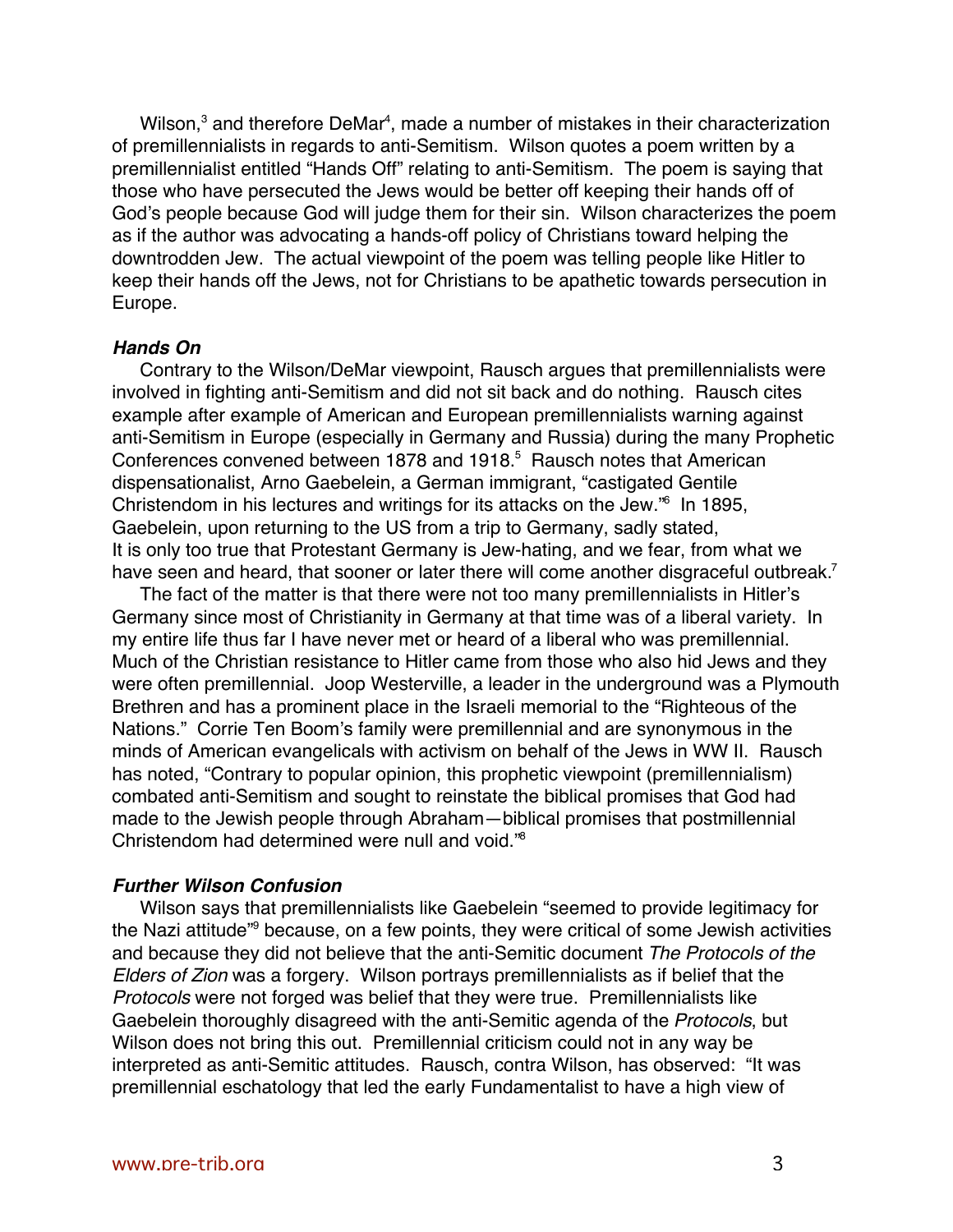Jewish history and Jewish heritage. Even in negative remarks, there is no malevolence toward the Jewish people because the Proto-Fundamentalist believed that all men were unworthy of God's grace and that even the Proto-Fundamentalist was a sinner."<sup>10</sup>

## **DISPENSATIONALIST LOVE FOR ZION**

I believe that it is safe to say that there has not been a group of Christians who have cared more for the Jewish people and their destiny than dispensationalists in the 2,000 year history of the church. Previous to the rise of dispensationalism, Christians did not seem to be able to acknowledge that God had a future plan of glory for national Israel, without at the same time making the church subordinate to Judaism.

J. N. Darby, the father of modern dispensationalism, developed his theology in the 1820s and 1830s by saying that God's plan for history included two peoples, Israel and the church. Darby took the Old Testament literally and at face value so that he recognized Israel's future destiny. At the same time, he took the New Testament and the church literally and at face value. Darby did not have to spiritualize either Israel or the church recognizing from the Bible two peoples of God. "J. N. Darby has testified that it was his coming to understand that 'there was still an economy to come, of His ordering; a state of things in no way established as yet' which compelled him to formulate his distinction between Israel and the church."<sup>11</sup> Because of the rise of the dispensational viewpoint "premillennialists were able to stress the evangelization of the Jews while at the same time they supported Jewish nationalistic aspirations."12

In fact, the heightened interest in dispensational evangelization of the Jews has been recently documented in a new study of the history of Jewish evangelism. Yaakov Ariel says,

The rise of the movement to evangelize the Jews in America also coincided with the rise of Zionism, the Jewish national movement that aimed at rebuilding Palestine as a Jewish center. The missionary community, like American dispensationalists in general, took a great deal of interest in the developments among the Jewish people. . . .

Perhaps not surprisingly, missionaries to the Jews were among the major propagators of the dispensationalist premillennialist belief. . . .

They condemned anti-Semitism and discrimination against Jews worldwide.<sup>13</sup>

# **William E. Blackstone**

Dispensational theology explains why this form of premillennialism has been the most effective in evangelizing Jews, while at the same time standing with Jews in causes like Zionism. In fact, dispensationalists were the earliest advocates of Zionism, even before it began within the Jewish community. "Zionism humanly speaking owes its origin not primarily in the Jewish fold, but in the efforts of a Christian, one whom we all respect, and who has been a great friend of Jewish Missions, William E. Blackstone."14 Benjamin Netanyahu also recognizes the early rise of Christian Zionism when he declared that it "antedates the modern Zionist movement by at least half a century."<sup>15</sup>